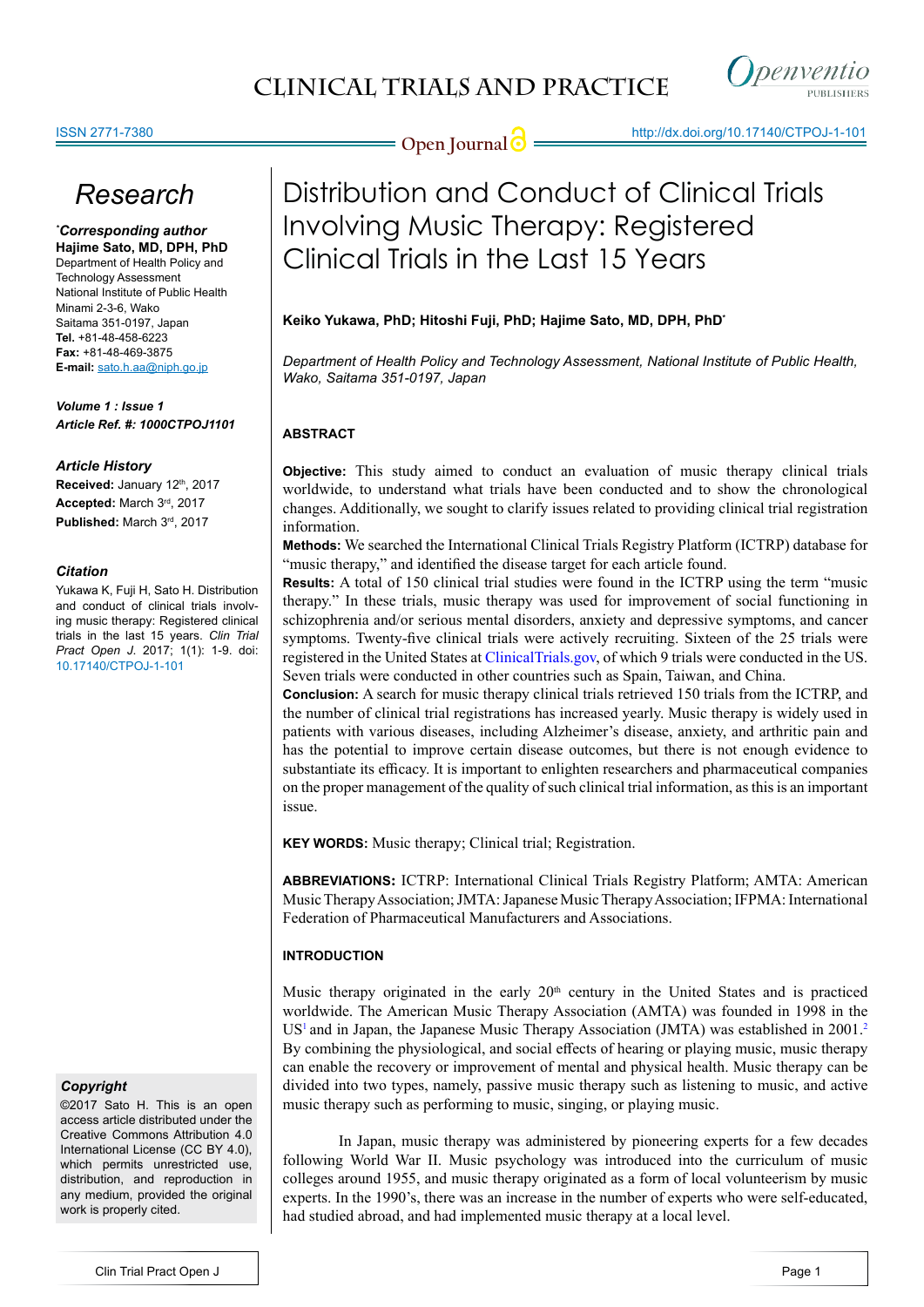**Open Journal**

Along with traditional Chinese medicine and acupuncture, music therapy is considered a complementary and alternative medicine strategy or as a familiar nonpharmacotherapy. A 2011 survey showed that music therapy was used by 3% of the Japanese population.<sup>3</sup> Music therapy has also been recommended by the national center for complementary and integrative health for patients with Alzheimer's disease. Several studies have shown that music therapy helped relieve agitation and depression, and had a positive effect on patient's quality of life.<sup>[4](#page-6-3)</sup> Evidence for the benefits of music therapy is increasing, as music therapy has been found to improve quality of life for many patients with a range of diseases.

Numerous studies have demonstrated that music therapy cannot only provide minor benefits but also improve medical outcomes and the quality of life in a variety of conditions. Kamioka et al<sup>5</sup> conducted a review on the efficacy of music therapy and evaluated the quality of systematic reviews (SRs) in the current literature. Music therapy has also been shown to improve outcomes during invasive procedures. For example, in controlled clinical trials of people undergoing colonoscopies and cardiac angiography, patients who listened to music in the operating room reported less discomfort during their procedures. Music therapy can also help restore lost speech. Music has been shown to help patients with stroke or those with traumatic brain injury who have damage to the areas of the brain responsible for speech. Moreover, music has also been shown to reduce anxiety and the side effects, such as nausea and vomiting, associated with chemotherapy and radiotherapy during cancer treatment.

In addition to these benefits, music therapy can also aid pain relief. Music therapy has been tested in patients with intense acute pain and those with chronic pain from arthritis; music therapy has been shown to relieve depression, and provides patients with a better sense of control over their pain when used as an adjunctive therapy. Moreover, music therapy improves patient quality of life,<sup>[6](#page-6-5)</sup> facilitates memory recall, reduces agitation, assists with communication, and improves physical coordination. The primary impairments of people with autism spectrum disorder include social interaction and communication difficulties. With music therapy, musical experiences and the relationships that develop through these experiences enable communication and expression, thereby helping address some of the core difficulties in patients with autism.[7](#page-6-6)

The World Health Organization (WHO) has recognized the need for the establishment of a registration system for clinical trials as an important health-related policy issue.<sup>8</sup> In July 2004, the International Committee of Medical Journal Editors (ICMJE), which includes other major medical journals, issued a statement that all medical journal editors should require that clinical trials be registered in a public trials registry.[9](#page-6-8) Furthermore, the International Federation of Pharmaceutical Manufacturers and Associations (IFPMA) released the document, titled "Joint Position on the Disclosure of Clinical Trial Information *via* Clinical Trial Registries and Databases"[.10](#page-6-9) The WHO established

and released the International Clinical Trials Registry Platform (ICTRP) in August 2005 to promote the registration of clinical research information. The appendix details the inclusion of various national clinical trial registration systems in the ICTRP.

However, reporting of supportive evidence in the complementary and alternative medicine (CAM) field compared to conventional medicine is often insufficient. The purpose of the present study was to understand how music therapy clinical trials have been conducted internationally, and to investigate if the content of music therapy depends on the country in which it is conducted.

#### **MATERIALS AND METHODS**

On November 20, 2015, we performed a search using the ICTRP Search Portal, $<sup>11</sup>$  which is managed by the WHO, to identify</sup> clinical trials containing "music therapy" in both the title of the trial and in the details of the intervention used. Identified trials were summarized on the basis of the country, phase, recruitment status, study type, conditions, and source-register.

We recorded the number of registered clinical trials on all registers from 2001 to 2015. In addition, we performed a detailed analysis of the content of the trials currently in the recruitment phase. For countries in which 10 or more clinical trials were conducted, we analyzed the details of the intervention pertaining to subject age groups, illness type, and how the music therapy was conducted. All statistical analyses were performed using SPSS 18.0 J for Windows.

#### **RESULTS**

#### **Characteristics of the Clinical Trials of Music Therapy**

We included 150 clinical trials in our analysis; no trials were excluded. Their characteristics are summarized in Table 1.

#### **Country**

Four international clinical trials that were conducted in two or more countries were identified. The number of other clinical trials per country was as follows: The United States (39 trials); Iran (23 trials); Germany (12 trials); Australia (11 trials); China (10 trials); Brazil (7 trials); France (3 trials); Spain (3 trials); Taiwan (3 trials); the Netherlands (3 trials); the United Kingdom (3 trials); India (3 trials); South Korea (3 trials); Japan (2 trials); Sweden (2 trials); Canada (2 trials); Finland (2 trials); and Lebanon, New Zealand, Norway, Singapore, South America, Switzerland, Israel, and Hong Kong all had 1 trial.

#### **Phase**

Five trials were registered as being in Phase 1; 1 was in Phase 1-2; 6 were in Phase 2; 2 were in Phase 2-3; 6 were in Phase 3;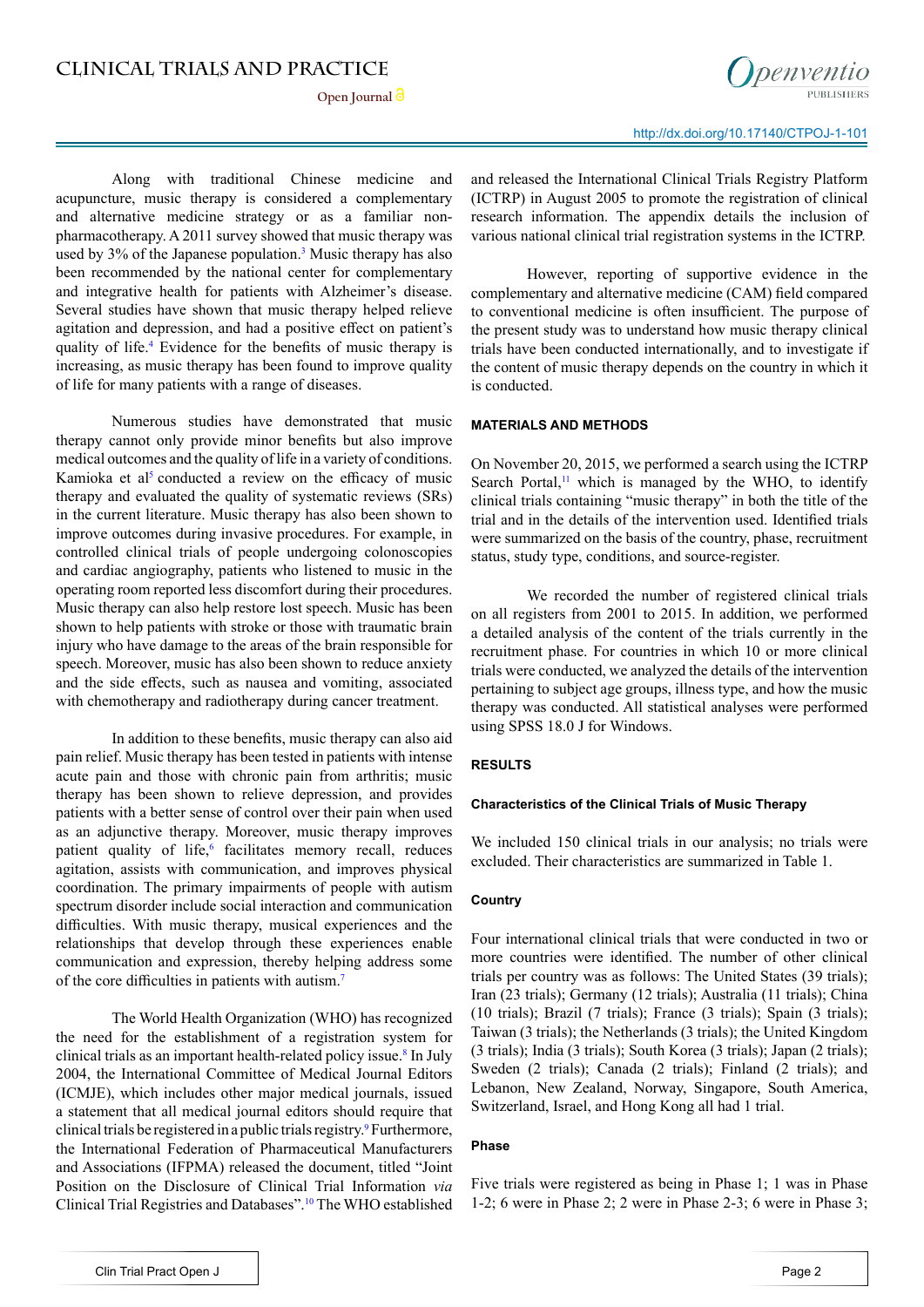#### **Open Journal**

**Table 1:** Music Therapy Clinical Trial Characteristics (n=150).

|                    | Iran                                                                                      | 23             | 20.5 |
|--------------------|-------------------------------------------------------------------------------------------|----------------|------|
|                    | Germany                                                                                   | 12             | 10.7 |
|                    | Australia                                                                                 | 11             | 9.8  |
|                    | China                                                                                     | 10             | 8.9  |
|                    | <b>Brazil</b>                                                                             | $\overline{7}$ | 6.3  |
|                    | France, Spain, Taiwan, Netherlands, the United Kingdom, South Korea,<br>India             | 3              | 2.7  |
|                    | Japan, Sweden, Canada, Finland                                                            | $\overline{2}$ | 1.8  |
|                    | Lebanon, New Zealand, Norway, Singapore, South America, Switzerland,<br>Israel, Hong Kong | 1              | 0.9  |
| Phase              | Phase 1                                                                                   | 5              | 3.5  |
|                    | Phase $1-2$                                                                               | $\mathbf{1}$   | 0.7  |
|                    | Phase 2                                                                                   | 6              | 4.2  |
|                    | Phase 2-3                                                                                 | $\overline{2}$ | 1.4  |
|                    | Phase 3                                                                                   | 6              | 4.2  |
|                    | Phase 4                                                                                   | $\overline{2}$ | 1.4  |
|                    | Not applicable                                                                            | 122            | 84.7 |
|                    |                                                                                           |                |      |
| Recruitment status | Not Recruiting                                                                            | 125            | 83.3 |
|                    | Recruiting                                                                                | 25             | 16.7 |
|                    |                                                                                           |                |      |
| Study type         | Interventional                                                                            | 143            | 95.3 |
|                    | Observational                                                                             | $\overline{7}$ | 4.7  |
|                    |                                                                                           |                |      |
| Source-Register    | ANZCTR (Australian New Zealand Clinical Trials Registry)                                  | 16             | 10.7 |
|                    | ChiCTR (Chinese Clinical Trial Register)                                                  | 8              | 5.3  |
|                    | ClinicalTrials.gov                                                                        | 74             | 49.3 |
|                    | CRIS (Clinical Research Information Service, Republic of Korea)                           | 1              | 0.7  |
|                    | CTRI (Clinical Trials Registry - India)                                                   | 2              | 1.3  |
|                    | German CTR (The German Clinical Trials Register)                                          | 6              | 4.0  |
|                    | IRCT (Iranian Registry of Clinical Trials)                                                | 22             | 14.7 |
|                    | ISRCTN (The International Standard Randomized Controlled Trial Number)                    | 14             | 9.3  |
|                    | JPRN (Japan Primary Registry Network)                                                     | $\overline{2}$ | 1.3  |
|                    | NTR (Netherlands Trial Register)                                                          | 3              | 2.0  |
|                    | PACTR (Pan African Clinical Trial Registry)                                               | 1              | 0.7  |
|                    | ReBec (Registro Brasileiro de Ensaios Clinicos)                                           | 1              | 0.7  |

Country International clinical trials 4 3.6

United States 39 34.8

and 2 were in Phase 4. In 122 clinical trials, the phase was not identified.

#### **Primary Sponsor**

More than 80 trials were conducted by universities; in the remaining studies, the primary sponsor was not clear.

#### **Study Type**

Clin Trial Pract Open J

There were 143 interventional trials and 7 observational trials.

#### **Condition**

over 18 years.

Music therapy has been widely used in patients with various diseases, including Alzheimer's disease, anxiety, arthritic pain, a variety of symptoms associated with cancer, such as depression or pain, chronic pain, dementia, or depression, mental and behavioral disorders, head injuries, Parkinson's disease, pregnancy, schizophrenia, and stroke.

The most frequent minimum age for inclusion in the trials was

n %

# oenventio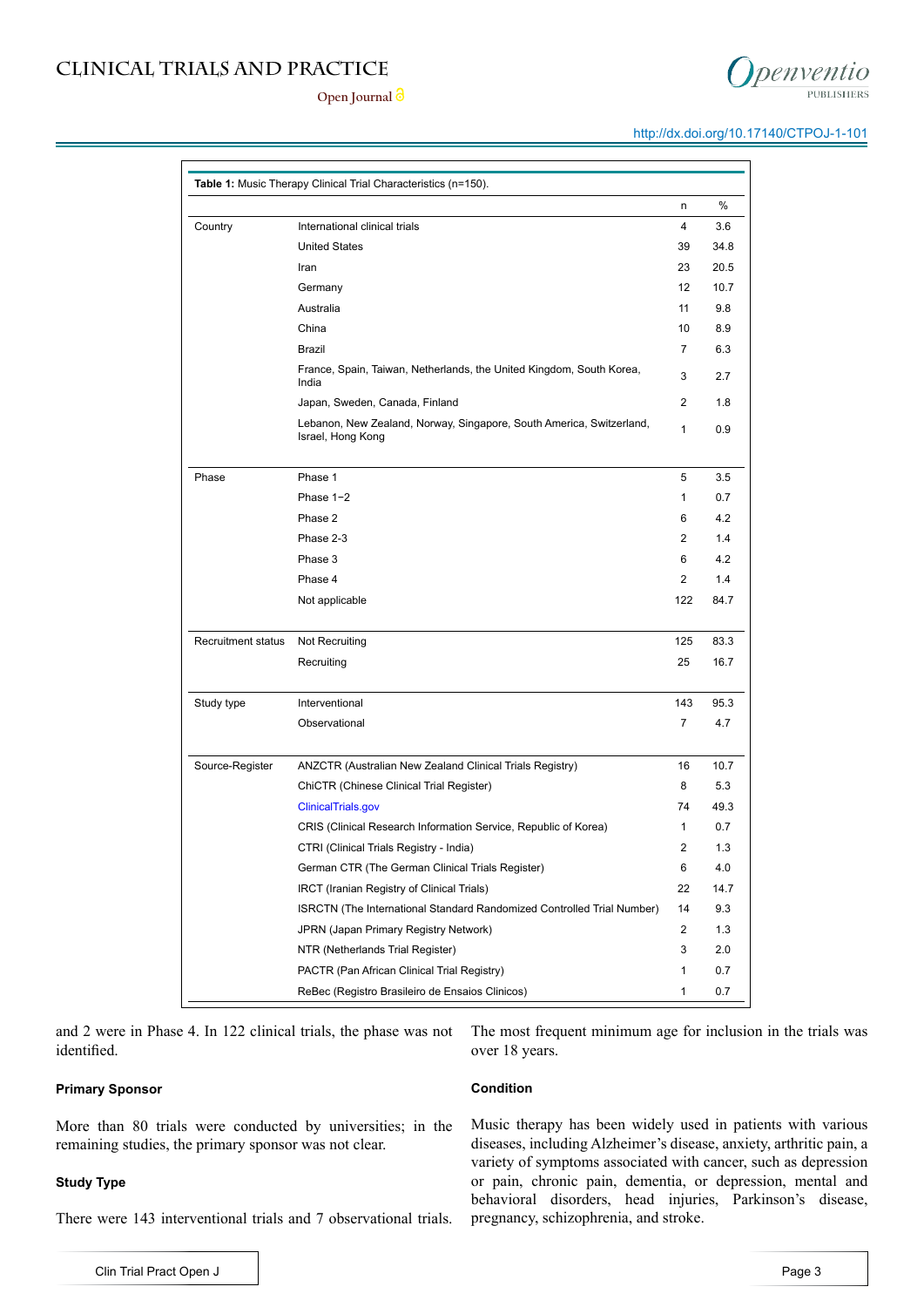**Open Journal**



#### **Source-Register**

The number of trials per source-register (registration destination) was as follows: ANZCTR (Australian New Zealand Clinical Trials Registry), 16 trials; Chi CTR (Chinese Clinical Trial Register), 8 trials; <ClinicalTrials.gov>, 74 trials; CRIS (Clinical Research Information Service, Republic of Korea), 1 trial; CTRI (Clinical Trials Registry-India), 2 trials; German CTR (The German Clinical Trials Register), 6 trials; IRCT (Iranian Registry of Clinical Trials), 22 trials; ISRCTN (The International Standard Randomized Controlled Trial Number), 14 trials; JPRN (Japan Primary Registry Network), 2 trials; NTR (Netherlands Trial Register), 3 trials; PACTR (Pan African Clinical Trial Registry), 1 trial; and ReBec (Registro Brasileiro de Ensaios Clinicos), 1 trial. This information is summarized in Table 1.

#### **Recruiting Status**

Of the music therapy trials identified, 125 were not recruiting and 25 were recruiting (Table 1). Sixteen of those 25 trials were registered with the United States website [ClinicalTrials.gov.](ClinicalTrials.gov) Of those 16 registered trials, 9 were conducted in the United States, and 7 trials were conducted in other countries such as Spain, Taiwan, and China. In terms of target size, 7 trials were smallscale, including 1 trial with less than 30 participants; 7 trials were medium-sized with one of them having 100 participants; and 11 trials were large-scale with more than 100 participants. Patient conditions often included anxiety. Seven trials were registered from 2008 to 2012.

#### **Changes in the Number of Registered Trials**

Figure 1 shows changes in the number of trials registered in the ICTRP. From 2001-2007, the number of trials increased from 0 to 5. In 2010, there were more than 10 trials, and in 2011, about 20 trials were registered. In 2014, there were 27 trials. Thus, there has been a steady increase in the number of trials registered to date.

#### **Clinical Trials by Country**

In the United States, clinical trials have investigated the use of music therapy as a treatment for a range of conditions such as cancer, pain, post-traumatic stress disorder, anxiety, stress, asthma, and burns (n=39). Danhauer and colleagues reported that patients undergoing bone marrow biopsies found music intervention to be beneficial and requested the use of music during future procedures.<sup>[12](#page-6-11)</sup> Ripley and colleagues examined the



| Country              | Intervention                                                                                                                                                                                                                                                                   |
|----------------------|--------------------------------------------------------------------------------------------------------------------------------------------------------------------------------------------------------------------------------------------------------------------------------|
| <b>United States</b> | Behavioral: Music Therapy                                                                                                                                                                                                                                                      |
| Iran                 | Music therapy group. The patients in this group participated in traditional group music therapy sessions,<br>5 sessions per week for 2 months in addition to routine treatment.                                                                                                |
| Germany              | Music therapy for 15 min on 3 consecutive days                                                                                                                                                                                                                                 |
| Australia            | Music therapy. Weekly 45-min sessions for 16 weeks. This is a one-on-one session with a registered<br>music therapist and the child participant's primary caregiver. Techniques used include making live music,<br>such as singing, instrument playing, and movement to music. |
| China                | Behavioral: peer support and yoga music therapy                                                                                                                                                                                                                                |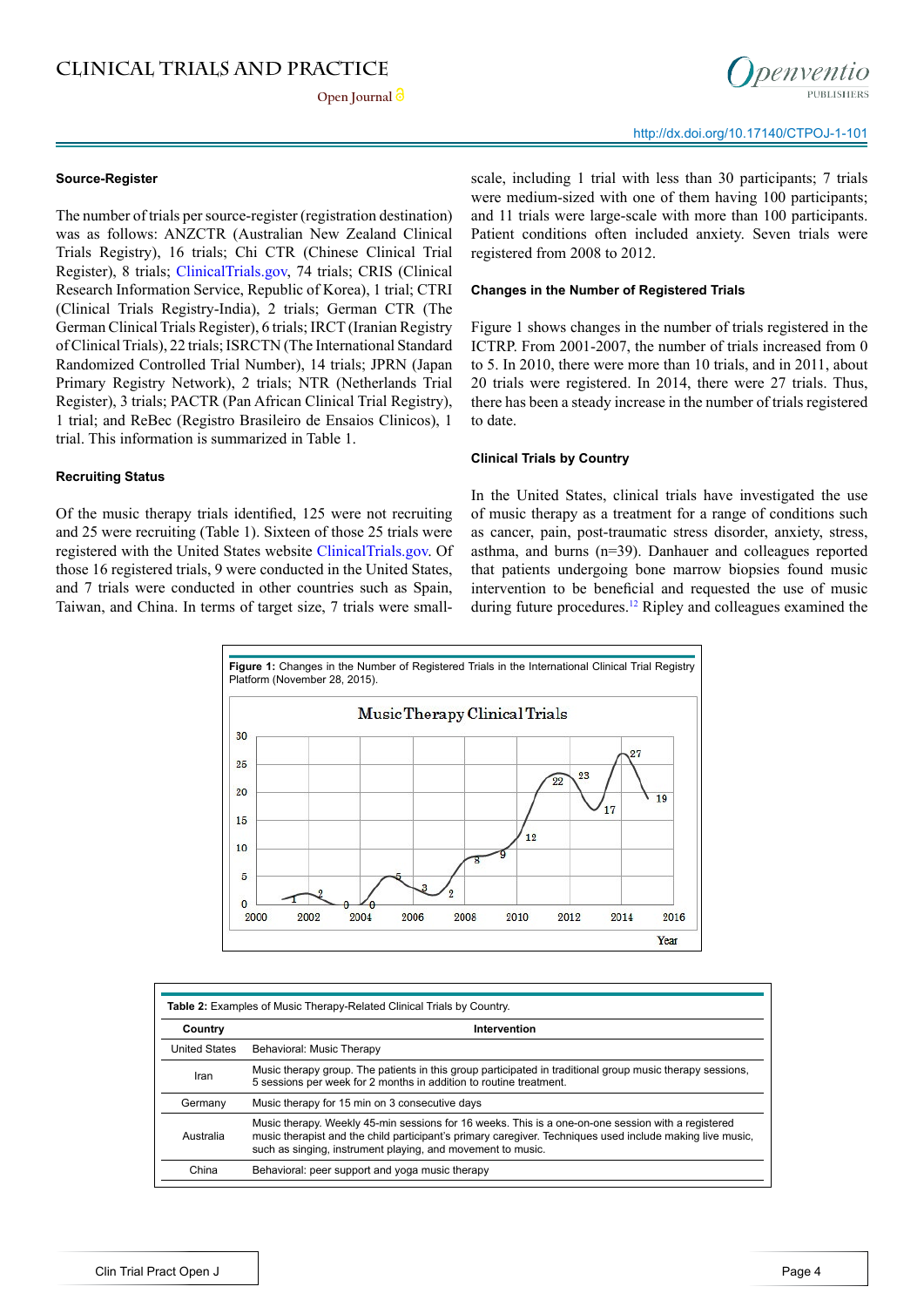

efficacy of music intervention on vasodilator response, blood pressure, anxiety, and stress.13

A unique feature of the Iranian music therapy trials was the large number that used traditional music. Treatments, such as traditional music therapy sessions, were administered for pregnancy-related issues, childhood autism spectrum disorder, insomnia disorders, cardiovascular conditions, respiratory conditions, chronic kidney disease, pain, cancer, head trauma, schizophrenia, conduct disorder, obsessive-compulsive disorder, anxiety, and depression. For patients with obsessive-compulsive disorder, the treatment was effective in reducing obsessions, as well as comorbid anxiety and depression symptoms.<sup>14</sup>

In Germany, music therapy was used for treating lower and upper back pain, speech impediments, tinnitus, depression, anorexia, and obesity. For the treatment of pain, patients underwent a method known as intensive interdisciplinary pain treatment, combining cognitive behavioral therapy, physiotherapy, and music therapy. Patients undergoing such therapy listened to music 5-7 times a week for 20-30 min, underwent group treatment, and participated in stress management, relaxation, and diet therapy programs[.15](#page-6-12) Another form of doctor-directed music therapy that included live harp performances was found to reduce salivary cortisol and had beneficial effects on the physiological parameters of stable preterm infants in a neonatal intensive care unit (NICU).[16](#page-6-13) Music therapy was also used in the palliative care of cancer patients; in 55% of sessions, it was possible to deliver successful interventions.<sup>17</sup>

In Australia, music therapy was used to treat a range of psychiatric and developmental disorders including autism spectrum disorder, depression, mood disorders, and schizophrenia. Infant patients underwent active music therapy with a registered music therapist and their caregiver, during which they participated in live music-based activities such as singing, instrument playing, and movement to music. For psychiatric and developmental disorders, patients were encouraged to interact socially during group work using music.

In China, group therapy for adults was quite prominent. For conditions such as cancer, diabetes, cerebrovascular disorders, anxiety, depression, and schizophrenia, patients received a combination of therapies including music therapy, peer support, recreation, and yoga.[18](#page-6-15) Music therapy was also shown to reduce anxiety and create a more satisfying experience for women undergoing caesarean delivery.<sup>[19](#page-6-16)</sup>

#### **DISCUSSION**

#### **Registration Status of Music Therapy Clinical Trials**

The efficacy of music therapy has been shown for many symptoms and diseases; it improves the quality of subjective sleep in insomnia patients<sup>[20](#page-6-17)</sup> and psychological (e.g., anxiety) and physical symptoms in cancer patients. It significantly reduces anxiety during a colposcopy (endoscopy of the cervix), $2<sup>1</sup>$  and it is effective in children with autism, specifically improving social interactions, verbal communication, the initiation of an action, and socio-emotional interactions. Moreover, music therapy improves non-verbal communication skills in therapy settings. It has also been shown to be effective in reducing psychological (e.g., anxiety) and physical symptoms in patients with coronary artery disease, especially after myocardial infarction.<sup>[6](#page-6-5)</sup> Music therapy also alleviates the general mental state of patients with schizophrenia by effectively reducing negative symptoms, depression, and anxiety.[22](#page-7-1)

Notably, the number of registrants for music therapy certification examinations has increased since the mandated registration of studies to the ICTRP in 2006. Furthermore, the annual number of registrations for the exam has exceeded 20 since Western Europe (EU), with an active music therapy community, joined the ICTRP in 2011.

#### **Safety of Music Therapy**

Music therapy is considered to be very safe and to have no negative effects, because it is a non-pharmaceutical therapy. This, however, may not always be true. Indeed, most clinical trials conducted on music therapy have found positive effects, but when patients do not follow the appropriate methods, such as the selected music, time, and number of sessions, among others, there may be adverse effects. Although some patients perceive music as positive and calming, others feel aroused when they listen to music.[17](#page-6-14) The CAMbrella project in Europe investigated the perspectives of CAM users and patients, in addition to their needs and attitudes.<sup>[23](#page-7-2)</sup> The results of that investigation showed that the context of alternative therapies for individual patients is an important factor.<sup>[24](#page-7-3)</sup> Therefore, an analysis of semi-structured interviews is needed to determine the effects of music therapy.

In regions where people use traditional music, or in developing countries, music therapy is generally not considered a valid therapy and medicines are used instead. It is possible that there is a culture of using familiar music without attributing a financial burden to it. For example, in Bali, Indonesia, there is a very famous music drama called "*kecak*" in which performers percussively chant "*cak*." In audible high-frequency sounds can affect brain activity and this hypersonic effect has been studied in an europhysiological investigation.<sup>[25](#page-7-4)</sup> The relationship between the arts, such as music and dancing, and CAM are obvious, but this relationship also needs to be examined from a religious perspective, especially with regard to Iranian music and traditional music.

#### **Issues with Registered Clinical Trials**

We reviewed the details of the clinical trials in a recruitment phase and found two problems. Seven trials were registered from 2008 to 2012; however, these studies should have been completed on the basis of the retarget sample size and enrollment. In other words, after the researchers registered the trial, it is likely that no updates were made to the information in the clinical trial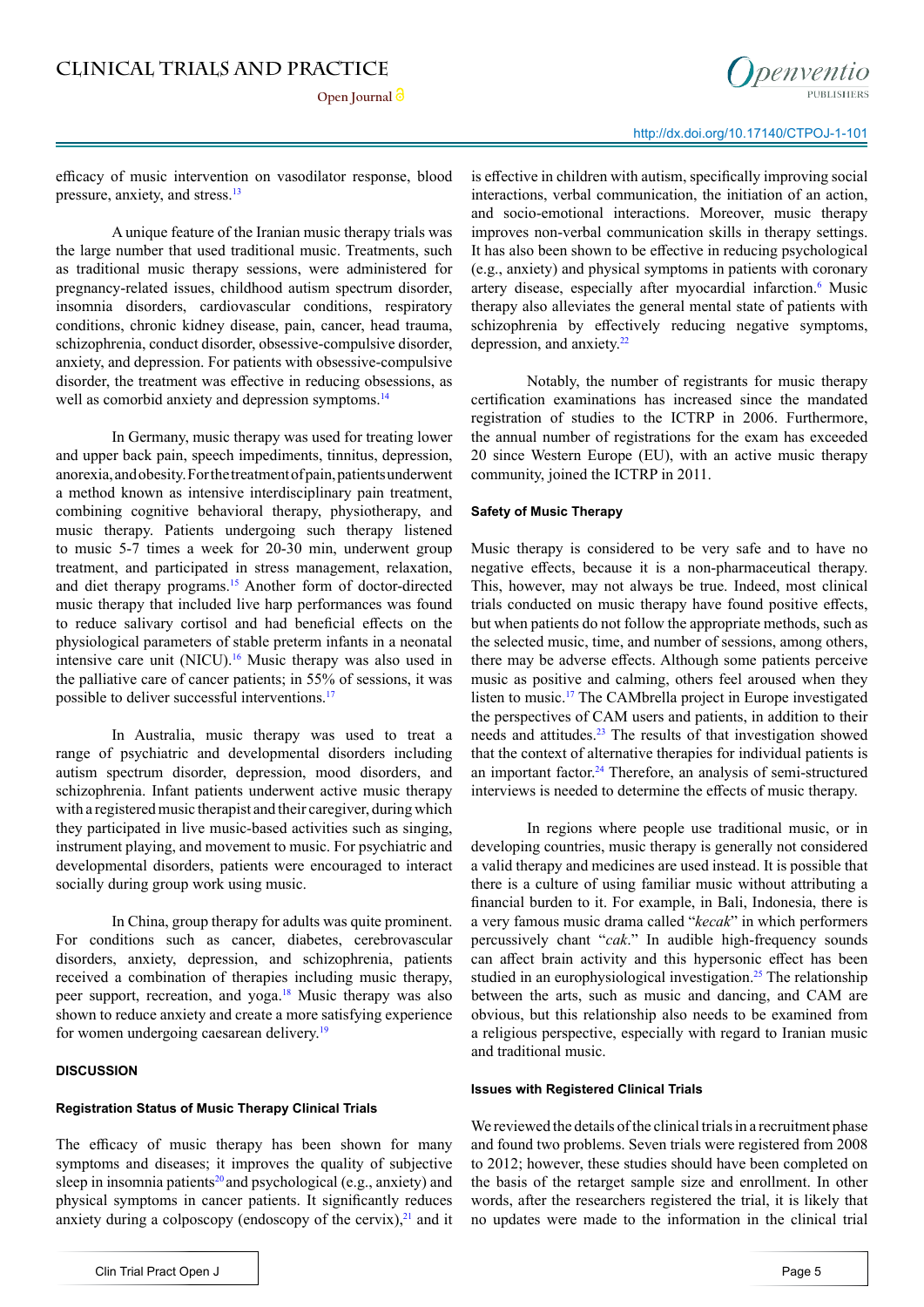**Open Journal**



registration. Based on the philosophy of promoting international knowledge in clinical trials, the information that is released to the public and professionals around the world must be kept upto-date. Thus, managing the quality of such clinical trial data is an important issue.

Additionally, by registering at [ClinicalTrials.gov,](ClinicalTrials.gov) rather than in the country in which the trial is conducted, unless the country in question has no primary registry, other groups in that particular country may not have access to the relevant information. Music therapy is a non-pharmaceutical based treatment for the improvement of mental disorders, and it can have sedative effects. Music therapy is often used in complementary and conventional medicine. However, it is also used as an important therapy in studies of disease. If professionals and patients are not able to find the relevant clinical trials in their own country, the valuable knowledge pertaining to music therapy may not be broadly communicated.

The number of future clinical trials and professionals that will use this form of therapy depends on whether or not the training of music therapists becomes recognized with a national qualification. A more active approach is needed towards conducting clinical trials to a mass more evidence in support of music therapy and other complementary and alternative medicines.

#### **Areas of Future Music Therapy Application**

Unfortunately, we could not analyze the design of clinical trials related to music therapy, because of some missing registration information. However, we provide examples of pioneering clinical trials by phase.

In terms of phase 1 trials, the "*Effects of Music Therapy on Huntington's Disease*" trial is a good example. Huntington's disease is a progressive, neurodegenerative disease with autosomal dominant inheritance with motor disturbances, cognitive decline and behavioral and psychological symptoms. Because of communication problems, most patients are not able to express themselves sufficiently. Music therapy is a non-pharmacological intervention, alleviating communication problems, helping self-expression, and improving quality of life.

A pertinent example of a phase 2 trial is the "*Evaluating the Effects of Music Interventions on Hospitalized People With Dementia*" trial. As society ages, dementia is increasingly becoming a problem. For example, in Japan, with a super aging society, the government has estimated that the number of dementia patients throughout the country will exceed 7 million by 2025. Among elderly people aged 65 years or over, 1 out of every 5 will have dementia. Distress is one of the most common clinical manifestations associated with dementia. Although pharmacological intervention may be appropriate for managing distress, music therapy should be considered one of the nonpharmacological approaches to assist in alleviating distress for

dementia patients.

An example of a phase 3 trial is the "*Multimodal Music Therapy for Children With Anxiety Disorders*" trial. Although music therapy has previously been considered an effective intervention for children with mental health needs, its efficacy in clinical settings is unclear. In recent years, pediatric developmental disorders, such as dyslexia, attention-deficit hyperactivity disorder (ADHD), and attention-deficit disorder (ADD), have been gaining increased interest. Music therapy may be effective for treating these conditions, by improving children's relationships and promoting communication.

Hopefully, such research efforts will increase so that clear evidence of the benefits of music therapy will be obtained.

#### **LIMITATIONS**

Since music therapy is currently conducted in highly varied ways, such as in clinical trials that combine music and rhythm exercises, it is not possible to define a specific and concise term for music therapy. In the future, it will be necessary to understand the specific details of the treatment regimens that include music therapy in combination with other treatments.

The inconsistent effects of music therapy have been noted; this inconsistency is attributed to differences in the number of sessions, content, and quality of the therapy. Thus, a more detailed analysis of the different types of therapeutic content is necessary. We also need to investigate whether "passive listening" or "individual therapy" can provide benefits for patients and improve their disease outcomes. In recent years, at least 50 randomized control trials of music therapy have been reported annually; thus, there is a need to review these trials and their content.

Furthermore, it is necessary to show that music therapy works for a variety of participants, including the elderly, children, and patients with specific disease such as those with dementia, Alzheimer's disease, developmental disorders, autism, and mental illness, among others. A detailed analysis of these target groups will be needed in the future.

#### **CONCLUSIONS**

A search for music therapy clinical trials retrieved 150 trials from the ICTRP. These were conducted in 1 or more countries, including the United States (39 trials), Iran (23 trials), Germany (12 trials), and Australia (11 trials). The participants of these studies included adults from 18 to 51 years of age. Our review finds that music therapy has been widely used in patients with various diseases, including Alzheimer's disease, anxiety, and arthritic pain. The number of clinical trial registrations has increased yearly. However, there is a need for future studies to take into consideration different participant groups. Moreover, the sharing of knowledge that is related to the management of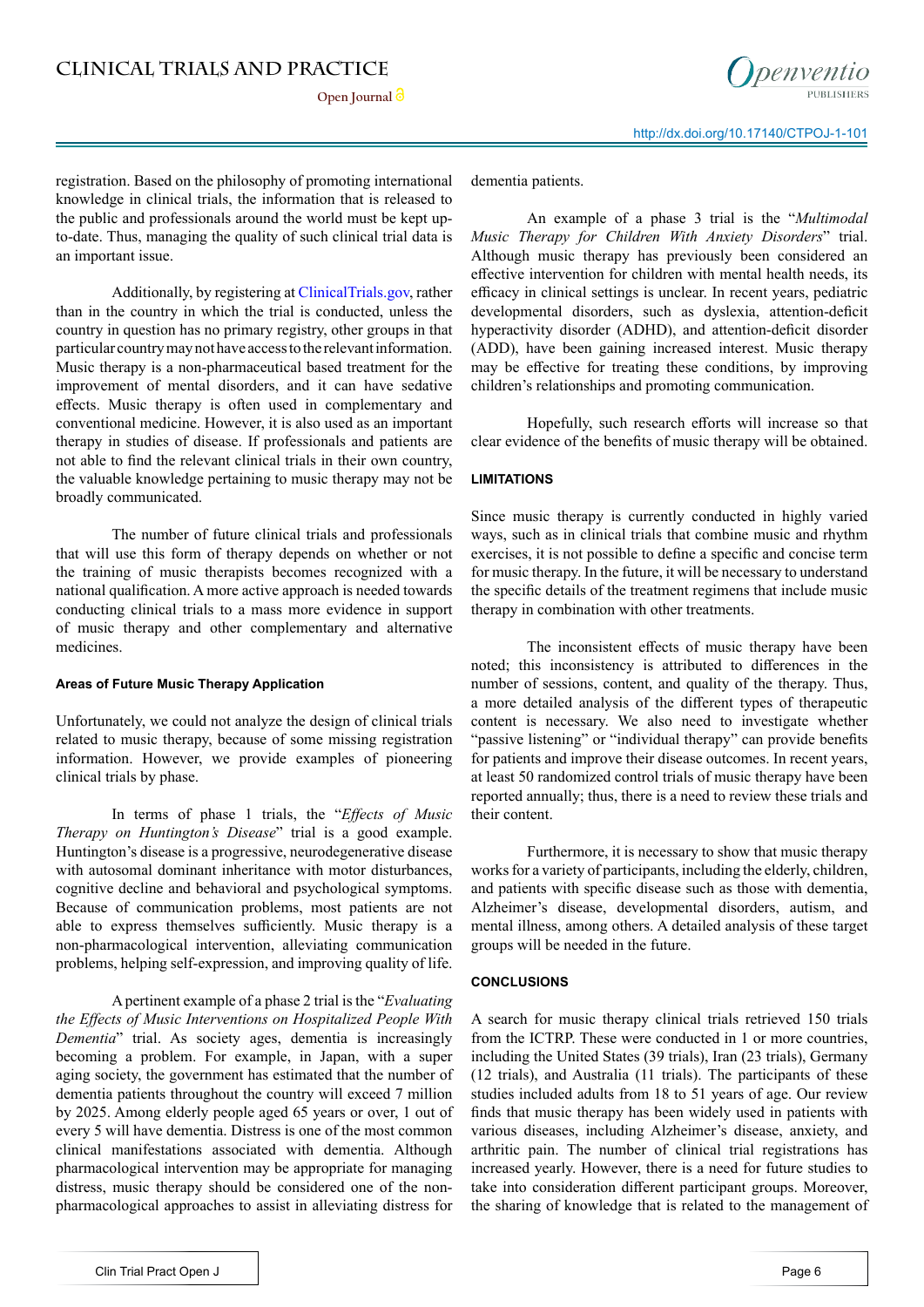

clinical trial quality between researchers and pharmaceutical companies is an internationally important issue.

#### **ACKNOWLEDGMENTS**

This research received the support of a 2015-2016 health labor science research grant (Practical Research on Medical Technology, Clinical Research Promoting Research project), titled "A study on diffusion and enlightenment of clinical trials and research for the nation and patients" (H27-Clinical researchgeneral-001) from the Ministry of Health, Labor and Welfare, Japan.

#### **CONFLICTS OF INTEREST**

The authors declare that there are no conflicts of interest.

#### **REFERENCES**

<span id="page-6-0"></span>1. American Music Therapy Association. Web site. [http://www.](http://www.musictherapy.org/) [musictherapy.org/](http://www.musictherapy.org/). 2016. Accessed October 9, 2016.

<span id="page-6-1"></span>2. Japanese Music Therapy Association. Web site. [http://www.](http://www.jmta.jp/en/index.html) [jmta.jp/en/index.html](http://www.jmta.jp/en/index.html). 2004. Accessed October 9, 2016.

<span id="page-6-2"></span>3. Fukui T. Fiscal Year 2012, Health, Labour and Welfare scientific research project. "Research on the way of transmission of information of integrative medicine". Survey on usage status. Web site. [http://hospital.luke.ac.jp/about/approach/pdf/ra16/](http://hospital.luke.ac.jp/about/approach/pdf/ra16/research_activities_16_1.pdf) research activities 16 1.pdf. 2013. Accessed October 9, 2016.

<span id="page-6-3"></span>4. The National Center for Complementary and Integrative Health. 5 Things To Know About Complementary Health Practices for Cognitive Function, Dementia, and Alzheimer's Disease. Web site. <https://nccih.nih.gov/health/tips/alzheimers>. 2015. Accessed October 9, 2016.

<span id="page-6-4"></span>5. Kamioka H, Tsutani K, Yamada M, et al. Effectiveness of music therapy: A summary of systematic reviews based on randomized controlled trials of music interventions. *Patient Prefer Adher*. 2014; 16: 727-754. doi: [10.2147/PPA.S61340](http://pubmedcentralcanada.ca/pmcc/articles/PMC4036702/)

<span id="page-6-5"></span>6. Bradt J, Dileo C. Music for stress and anxiety reduction in coronary heart disease patients. *Cochrane Database Syst Rev*. 2008; 2: CD006577. doi: [10.1002/14651858.CD006577.pub3](http://onlinelibrary.wiley.com/doi/10.1002/14651858.CD006577.pub3/full)

<span id="page-6-6"></span>7. Geretsegger M, Elefant C, Mössler KA, et al. Music therapy for people with autism spectrum disorder. *Cochrane Database Syst Rev*. 2014; 17: CD004381. doi: [10.1002/14651858.](https://www.ncbi.nlm.nih.gov/pubmed/24936966) [CD004381.pub3](https://www.ncbi.nlm.nih.gov/pubmed/24936966)

<span id="page-6-7"></span>8. Evans T, Gülmezoglu M, Pang T. Registering clinical trials: An essential role for WHO. *Lancet*. 2004; 363: 1413-1414. doi: [10.1016/S0140-6736\(04\)16136-9](http://www.thelancet.com/journals/lancet/article/PIIS0140-6736%2804%2916136-9/abstract)

<span id="page-6-8"></span>9. International Committee of Medical Journal Editors. Clinical Trial Registration. Web site. [http://www.icmje.org/](http://www.icmje.org/recommendations/browse/publishing-and-editorialissues/clinical-trial-registration.html) [recommendations/browse/publishing-and-editorialissues/](http://www.icmje.org/recommendations/browse/publishing-and-editorialissues/clinical-trial-registration.html) [clinical-trial-registration.html](http://www.icmje.org/recommendations/browse/publishing-and-editorialissues/clinical-trial-registration.html). 2004. Accessed October 9, 2016.

<span id="page-6-9"></span>10. International Federation of Pharmaceutical Manufacturers & Associations. Web site. <http://www.ifpma.org/>. 2004. Accessed October 9, 2016.

<span id="page-6-10"></span>11. WHO/International Clinical Trials Registry Platform. ICTRP Search Portal Web site. <http://apps.who.int/trialsearch/>. 2005. Accessed October 9, 2016.

<span id="page-6-11"></span>12. Danhauer SC, Vishnevsky T, Campbell CR, et al. Music for patients with hematological malignancies undergoing bone marrow biopsy: A randomized controlled study of anxiety, perceived pain, and patient satisfaction. *J Soc Integr Oncol*. 2010; 8: 140-147.

13. Ripley L, Christopoulos G, Michael TT, et al. Randomized controlled trial on the impact of music therapy during cardiac catheterization on reactive hyperemia index and patient satisfaction: The Functional Change in Endothelium After Cardiac Catheterization, With and Without Music Therapy (FEAT) study. *J Invasive Cardiol.* 2014; 26: 437-442. Web site. <http://europepmc.org/abstract/med/25198487>. Accessed January 11, 2017.

14. Bidabadi SS, Mehryar A. Music therapy as an adjunct to standard treatment for obsessive compulsive disorder and comorbid anxiety and depression: A randomized clinical trial. *J Affect Disord*. 2015; 184: 13-17. doi: [10.1016/j.jad.2015.04.011](http://www.sciencedirect.com/science/article/pii/S0165032715002268)

<span id="page-6-12"></span>15. Hechler T, Ruhe AK, Schmidt P, et al. Inpatient-based intensive interdisciplinary pain treatment for highly impaired children with severe chronic pain: Randomized controlled trial of efficacy and economic effects. *Pain.* 2014; 155: 118-128. doi: [10.1016/j.pain.2013.09.015](http://www.sciencedirect.com/science/article/pii/S0304395913005125)

<span id="page-6-13"></span>16. SchwillingD, Vogeser M, Kirchhoff F, et al. Live music reduces stress levels in very low-birth weight infants. *Acta Paediatr.* 2015; 104: 360-367.

<span id="page-6-14"></span>17. Warth M, Kessler J, Kotz S, Hillecke TK, Bardenheuer HJ. Effects of vibroacoustic stimulation in music therapy for palliative care patients: A feasibility study. *BMC Complement Altern. Med.* 2015; 15: 436. doi: [10.1186/s12906-015-0933-8](https://bmccomplementalternmed.biomedcentral.com/articles/10.1186/s12906-015-0933-8)

<span id="page-6-15"></span>18. Tan S, Zou Y, Wykes T, et al. Group cognitive remediation therapy for chronic schizophrenia: A randomized controlled trial. *Neurosci Lett.* 2016; 626: 106-111. doi: [10.1016/j.](http://www.sciencedirect.com/science/article/pii/S0304394015301063) [neulet.2015.08.036](http://www.sciencedirect.com/science/article/pii/S0304394015301063)

<span id="page-6-16"></span>19. Chang SC, Chen CH. Effects of music therapy on women's physiologic measures, anxiety, and satisfaction during cesarean delivery. *Res Nurs Health*. 2005; 28: 453-461. doi: [10.1002/](http://onlinelibrary.wiley.com/doi/10.1002/nur.20102/abstract) [nur.20102](http://onlinelibrary.wiley.com/doi/10.1002/nur.20102/abstract)

<span id="page-6-17"></span>20. Jespersen KV, Koenig J, Jennum P, Vuust P. Music for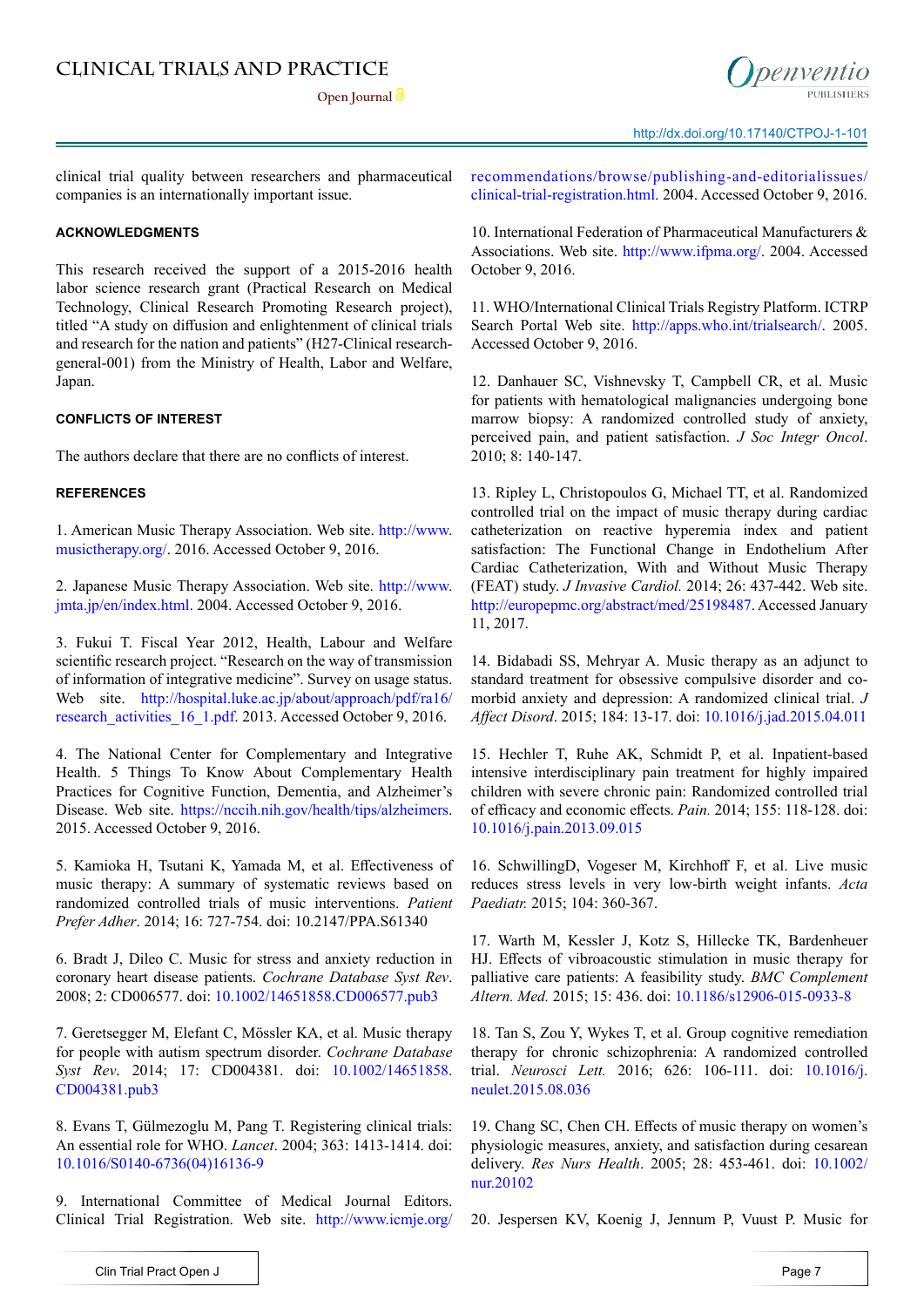Open Journal<sup>3</sup>



insomnia in adults. *Cochrane Database Syst Rev*. 2015; 13: CD010459. doi: [10.1002/14651858.CD010459.pub2](http://onlinelibrary.wiley.com/doi/10.1002/14651858.CD010459.pub2/pdf)

<span id="page-7-0"></span>21. Galaal K, Bryant A, Deane KH, Al-Khaduri M, Lopes AD. Interventions for reducing anxiety in women undergoing colposcopy. *Cochrane Database Syst Rev*. 2011; 12: CD006013. doi: [10.1002/14651858.CD006013.pub3](http://onlinelibrary.wiley.com/doi/10.1002/14651858.CD006013.pub3/full)

<span id="page-7-1"></span>22. Mossler K, Chen X, Heldal TO,Gold C. Music therapy for people with schizophrenia and schizophrenia-like disorders. *Cochrane Database Syst Rev.* 2011; 12: CD004025. doi: [10.1002/14651858.CD004025.pub3](https://www.ncbi.nlm.nih.gov/pubmed/22161383)

<span id="page-7-2"></span>23. CamDoc Alliance. The roadmap for European CAM

research: An Explanation of the CAMbrella Project and its Key Findings. Web site. [http://www.camdoc.eu/CAM\\_for\\_Europe/](http://www.camdoc.eu/CAM_for_Europe/Cambrella_results.html) Cambrella results.html. 2012; Accessed October 9, 2016.

<span id="page-7-3"></span>24. Fischer F, Lewith G, Witt CM, et al. A research roadmap for complementary and alternative medicine - what we need to know by 2020. *Complement Med Res*. 2014; 21: e1-e16.

<span id="page-7-4"></span>25. Oohashi T, Nishina E, Honda M, et al. Inaudible highfrequency sounds affect brain activity: Hypersonic effect. *J Neurophysiol.* 2000; 83: 3548-3558. Web site. [http://](http://jn.physiology.org/content/83/6/3548.long) [jn.physiology.org/content/83/6/3548.long](http://jn.physiology.org/content/83/6/3548.long). Accessed January 11, 2017.